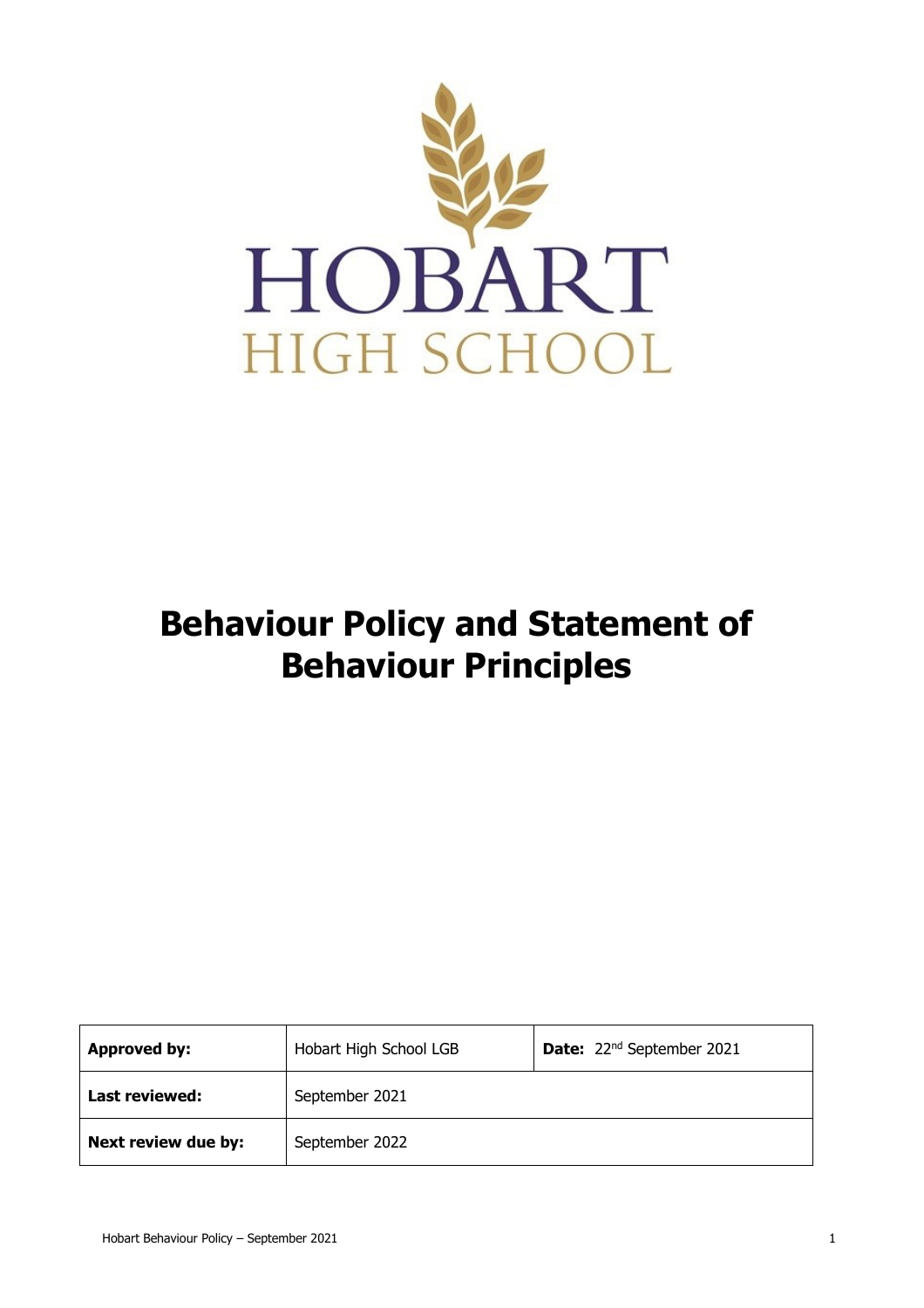# **Contents**

**…………………………………………………………………………………………………………………………….**

**Successful approaches to establishing an excellent climate for learning and appropriate behaviour are built on strong relationships with students. Our approach at Hobart centres on the work "respect", in terms of others, self, environment and learning. It is an allencompassing approach that applies to behaviour in classrooms and around the school. Consistency, fairness and inevitability (in terms of rewards/sanctions) are all important in the approach.**

# **1. Aims**

This policy aims to:

- Provide a **consistent approach** to behaviour management
- **Define** what we consider to be unacceptable behaviour, including bullying
- Outline **how pupils are expected to behave**
- Summarise the **roles and responsibilities** of different people in the school community with regards to behaviour management
- Outline our system of **rewards and sanctions**
- Encourage a positive relationship with Parents and Carers to develop a shared approach to involve them in the implementation of the schools policy and associated procedures.

# **2. Legislation and statutory requirements**

This policy is based on advice from the Department for Education (DfE) on:

- [Behaviour and discipline in schools](https://www.gov.uk/government/publications/behaviour-and-discipline-in-schools)
- [Searching, screening and confiscation at school](https://www.gov.uk/government/publications/searching-screening-and-confiscation)
- [The Equality Act 2010](https://www.gov.uk/government/publications/equality-act-2010-advice-for-schools)
- [Use of reasonable force in schools](https://www.gov.uk/government/publications/use-of-reasonable-force-in-schools)
- Supporting pupils with medical conditions at school
- It is also based on the **[special educational needs and disability \(SEND\) code of practice.](https://www.gov.uk/government/publications/send-code-of-practice-0-to-25)**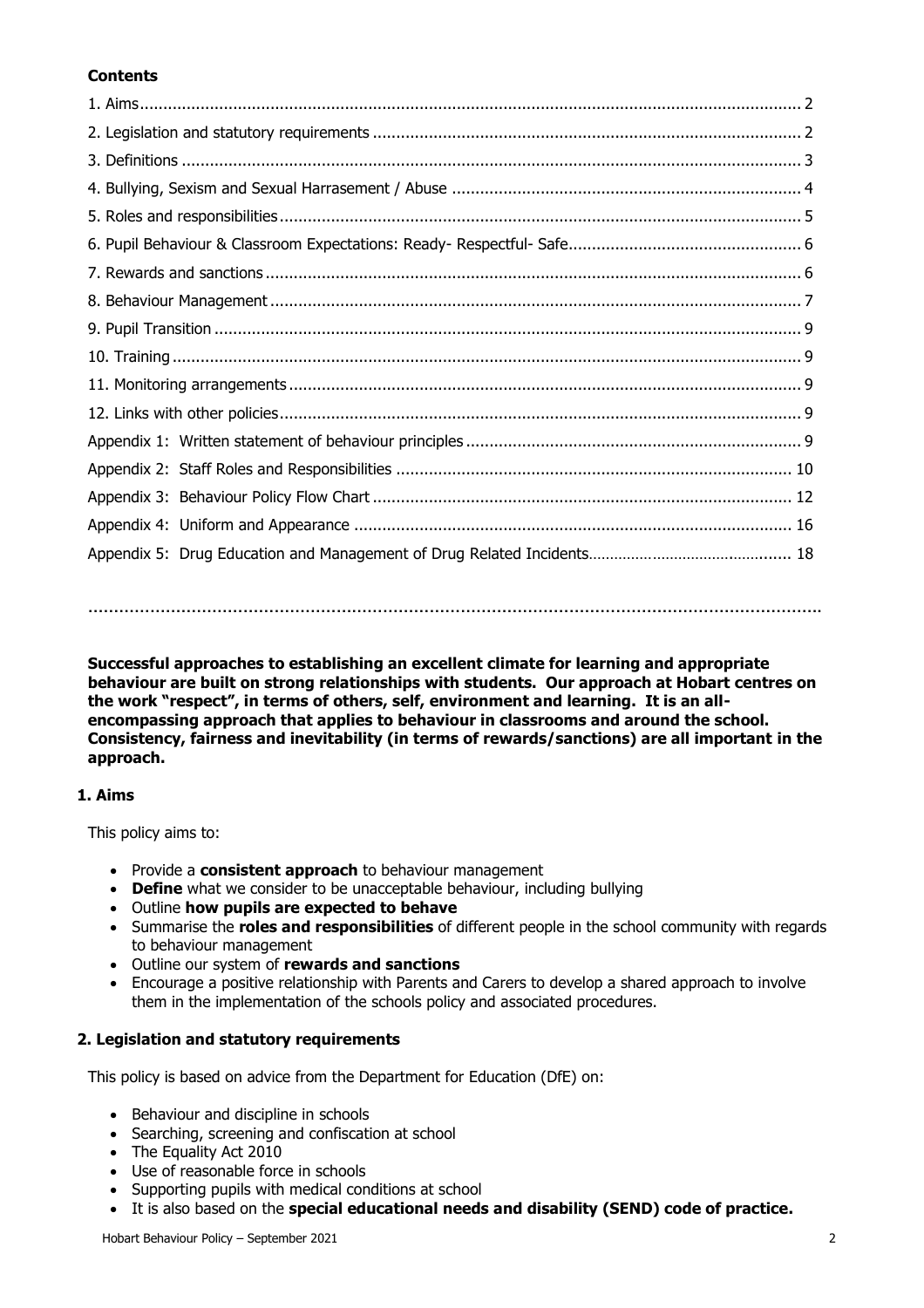In addition, this policy is based on:

- Schedule 1 of the **[Education \(Independent School Standards\) Regulations 2014](http://www.legislation.gov.uk/uksi/2014/3283/schedule/made)**; paragraph 7 outlines a school's duty to safeguard and promote the welfare of children, paragraph 9 requires the school to have a written behaviour policy and paragraph 10 requires the school to have an anti-bullying strategy
- **[DfE guidance](https://www.gov.uk/guidance/what-academies-free-schools-and-colleges-should-publish-online)** explaining that academies should publish their behaviour policy and anti-bullying strategy online

This policy complies with our funding agreement and articles of association.

# **3. Definitions**

# **Misbehaviour** includes:

- Disruption in lessons, in corridors between lessons, at break and lunchtimes, in bus queues and when travelling to and from school
- Non-completion of classwork or homework
- Poor attitude
- Incorrect uniform
- Failure to act on instructions

#### **Serious misbehaviour** includes:

- Repeated breaches of the school rules
- Persistent failure to act on instructions and/or refusal to act in instructions
- Any form of bullying
- Sexual assault, which is any unwanted sexual behaviour that causes humiliation, pain, fear or intimidation
- Vandalism
- Theft
- Fightina
- Smoking
- Racist, sexist, homophobic or discriminatory behaviour
- Possession of any prohibited items. These are:
	- o Knives or weapons
	- o Aerosols and sprays
	- o Alcohol
	- o Illegal drugs and drug paraphernalia. Legal Highs.
	- o Stolen items
	- o Tobacco and cigarette papers and items used to vape/e-cigarettes
	- o Matches, Lighters or flammable items
	- o Fireworks
	- o Pornographic images
	- $\circ$  Any article a staff member reasonably suspects has been, or is likely to be, used to commit an offence, or to cause personal injury to, or damage to the property of, any person (including the pupil)
	- $\circ$  Mobile phones, electronic and web enabled devices. (if not handed in to reception)

Please see Appendix 1: Written statement of behaviour principles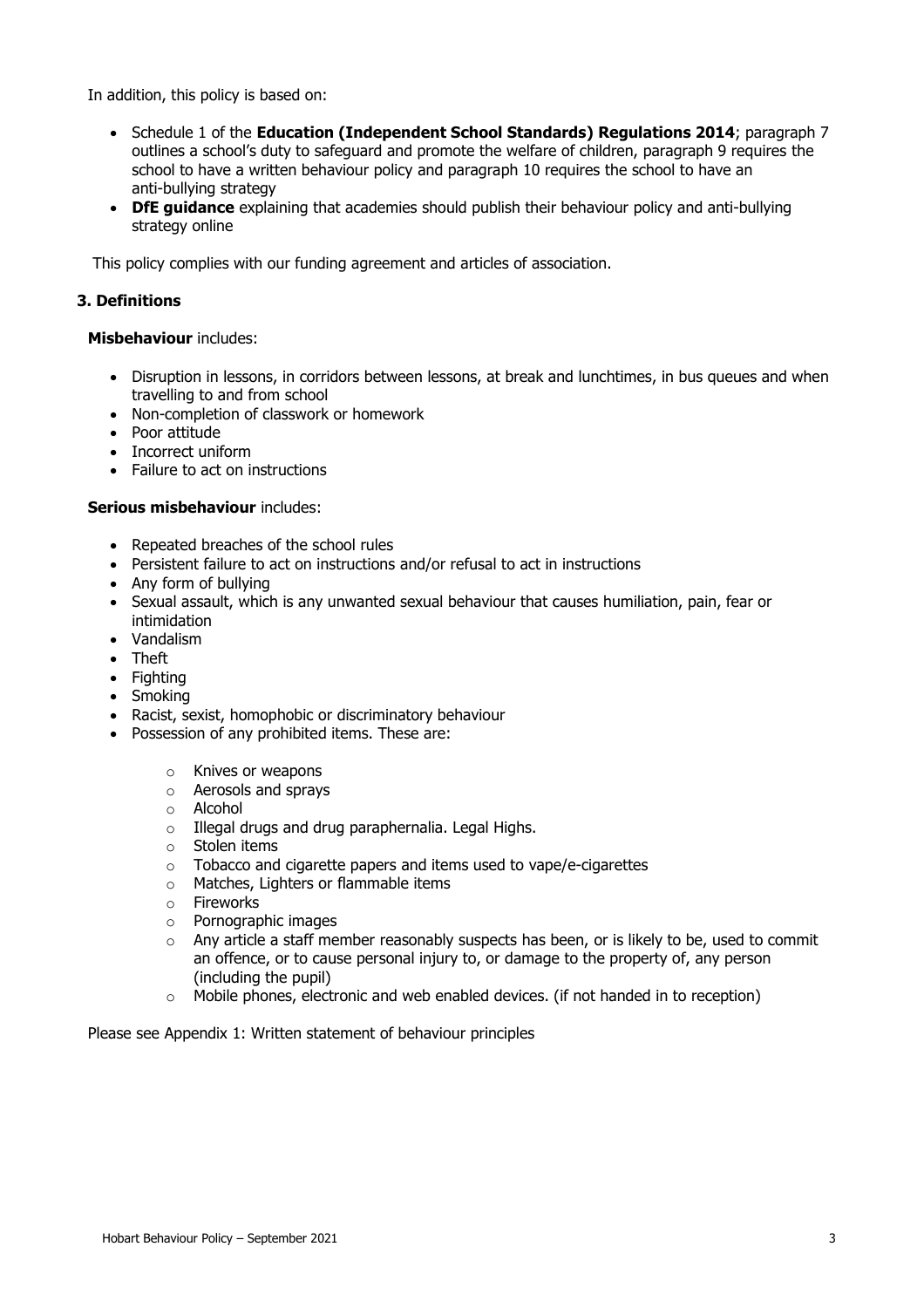# **4. Bullying, Sexual Harassment / Abuse and Sexism**

**Bullying** is defined as the repetitive, intentional harming of one person or group by another person or group, where the relationship involves an imbalance of power.

Bullying is, therefore:

- Deliberately hurtful
- Repeated, often over a period of time
- Difficult to defend against

Bullying can include:

| <b>Type of bullying</b>               | <b>Possible Characteristics</b>                                                                                                                                                     |
|---------------------------------------|-------------------------------------------------------------------------------------------------------------------------------------------------------------------------------------|
| Emotional                             | Being unfriendly, excluding, tormenting                                                                                                                                             |
| Physical                              | Hitting, kicking, pushing, taking another's belongings, any use of<br>violence                                                                                                      |
| Racial                                | Racial taunts, graffiti, gestures, mimicking                                                                                                                                        |
| Sexual                                | Explicit sexual remarks, display of sexual material, sexual gestures,<br>unwanted physical attention, comments about sexual reputation or<br>performance, or inappropriate touching |
| Direct or indirect verbal             | Name-calling, sarcasm, spreading rumours, teasing                                                                                                                                   |
| Cyber-bullying                        | Bullying that takes place online, such as through social networking<br>sites, messaging apps or gaming sites                                                                        |
| Prejudice based and<br>discriminatory | Bullying in relation to protected characteristics such as gender, race,<br>religion and sexuality                                                                                   |

# **Sexual Harassment and Sexual Violence**

Sexual harassment and / or sexual violence of any form will always be taken seriously and in addition to safeguarding procedures being followed, will also result in sanctions. The sanction(s) will be determined by the specific details of an incident / behaviour, may involve the police depending on the incident, and be informed by the DfE guidance referenced below. Staff and students must never tolerate or dismiss concerns relating to peer on peer abuse; it must never be tolerated or passed off as "banter", just having a laugh" or "part of growing up".

We will use the definitions and information from ["Sexual violence and sexual harassment between children](https://assets.publishing.service.gov.uk/government/uploads/system/uploads/attachment_data/file/1014224/Sexual_violence_and_sexual_harassment_between_children_in_schools_and_colleges.pdf) [in schools and colleges" \(DfE September 2021\)](https://assets.publishing.service.gov.uk/government/uploads/system/uploads/attachment_data/file/1014224/Sexual_violence_and_sexual_harassment_between_children_in_schools_and_colleges.pdf).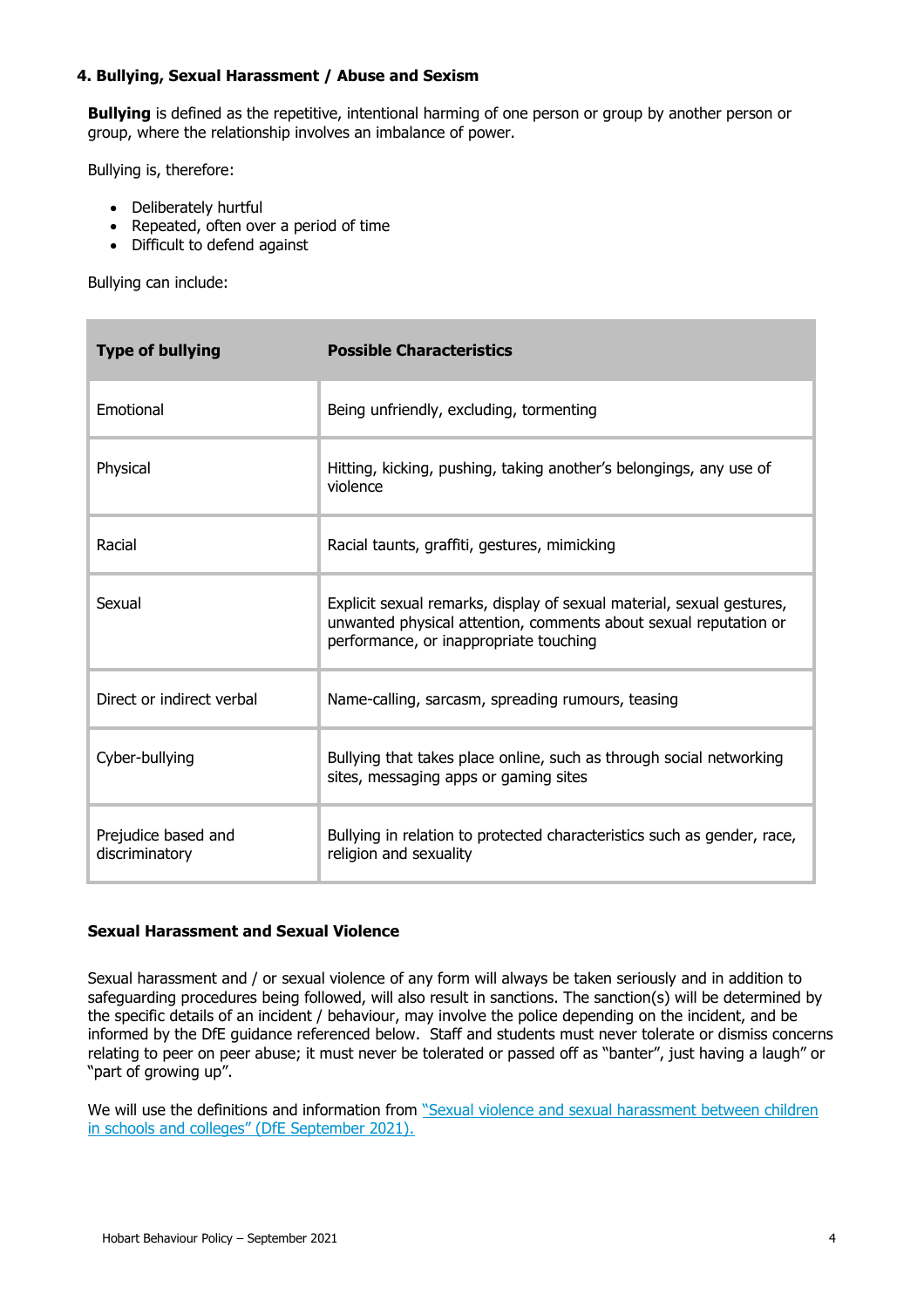# **Sexism**

We will not tolerate verbal abuse or sexist comments in school. We want everyone to feel included, respected and safe in our school. We will not tolerate verbal abuse, which includes name calling and sexist comments.

**Sexist Comments** are those which discriminate based on sex, particularly against women.

**Sexism** also includes behaviour or attitudes that create stereotypes of social roles based on sex.

All staff and students are encouraged to call out and/or report this behaviour. If students make these comments, we will:

- Ask them to apologise to anyone the comment was directed at
- Support and educate them to improve their behaviour
- Monitor their behaviour for any recurrence
- Escalate the sanctions for repeat behaviours or if the student refuses to apologise in the first instance

Our RSE – curriculum will cover what healthy and respectful behaviour towards one another looks like.

Details of our school's approach to preventing and addressing bullying are set out in our Anti-bullying Policy.

#### **5. Roles and responsibilities**

#### **5.1 The Local Governing Body**

The Local Governing Body is responsible for monitoring this behaviour policy's effectiveness and holding the Head of School to account for its implementation.

# **5.2 The Head of School**

The Head of School is responsible for reviewing and approving this behaviour policy.

The Head of School will ensure that the school environment encourages positive behaviour and that staff deal effectively with poor behaviour, and will monitor how staff implement this policy to ensure rewards and sanctions are applied consistently.

# **5.3 Staff**

Staff are responsible for:

- Implementing the behaviour policy consistently
- Modelling positive behaviour and promote high expectations
- Challenging behaviour that is unacceptable
- Providing a personalised approach to the specific behavioural needs of particular pupils
- Recording behaviour incidents using Go4Schools
- Celebrating and rewarding good behaviour and student achievement and logging the rewards that feature on Go4Schools
- Creating a positive and supportive working environment with an ordered and calm atmosphere in which all feel secure and safe
- Consistently applying whole school classroom protocols and expectations
- Working with parents and carers to support behaviour and learning

The senior leadership team will support staff in responding to behaviour incidents.

Please see Appendix 2: Staff Roles and Responsibilities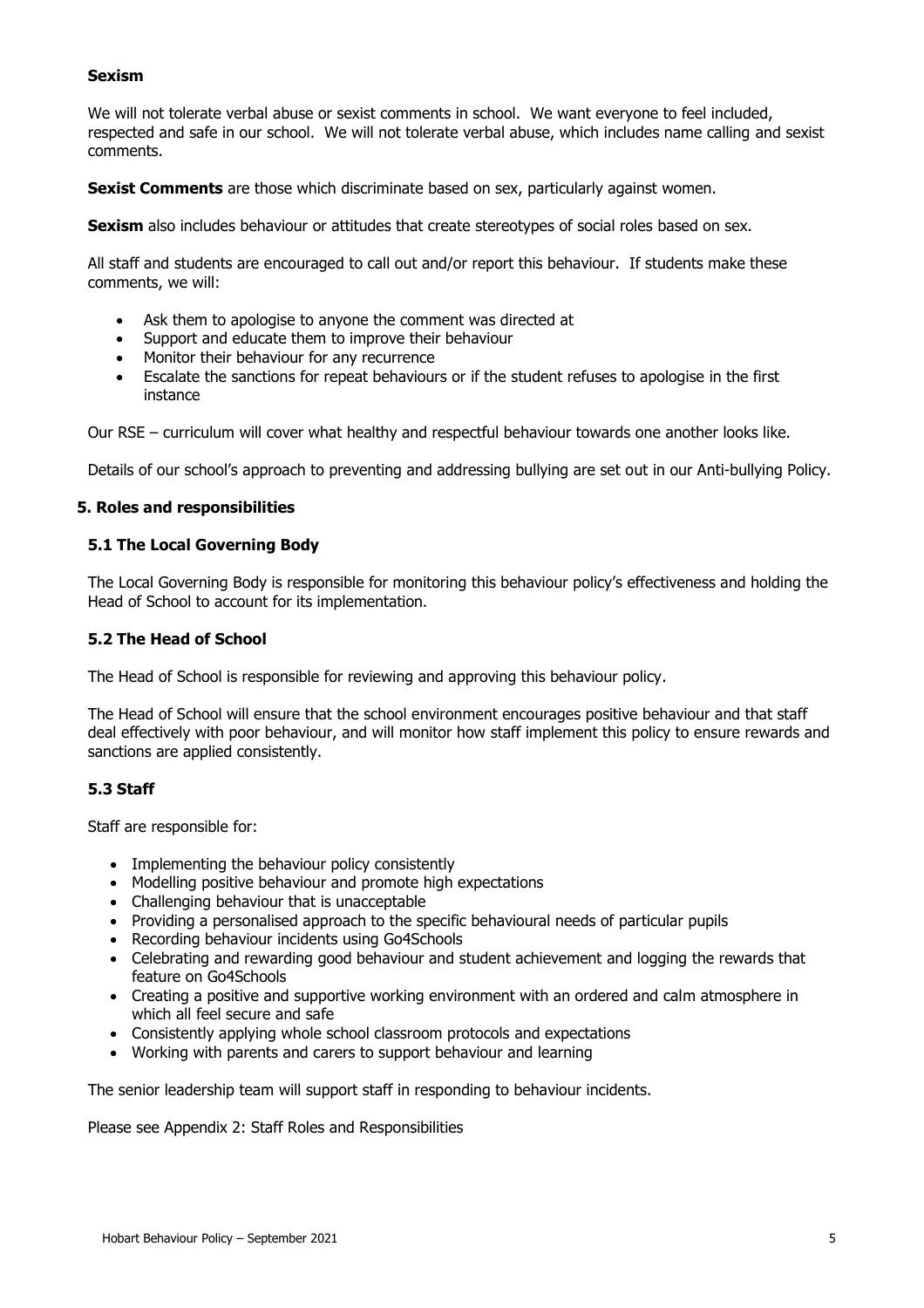# **5.4 Parents and Carers**

Parents are expected to:

- Support their child in adhering to behaviour and classroom expectations.
- To take responsibility for the behaviour of their child both inside and outside of school.
- Inform the school of any changes in circumstances that may affect their child's behaviour.
- Monitor and support their child's progress using Go4Schools, monitoring reports (where necessary) and the school planner.
- Attend Parents evenings, meetings and events.
- Discuss any behavioural concerns with the class/form teacher promptly.

# **6. Pupil Behaviour & Classroom Expectations: respect others, self, environment, learning.**

Pupils are expected to:

- Behave in an orderly, safe and self-controlled way.
- Show respect to members of staff and each other.
- Be punctual, fully equipped and ready to learn.
- In class, make it possible for all pupils to learn. Work co-operatively and to the best of their ability.
- Move quietly and considerately around the school.
- Treat the school buildings, people's property and the environment with respect.
- Wear the correct uniform at all times.
- Take responsibility for their own actions and accept sanctions when given.
- Refrain from behaving in a way that brings the school into disrepute, including when outside school.
- Seek help or advice if problems arise and report concerns or incidents.

# **7. Rewards and sanctions**

Hobart High School believes that it is important to encourage good conduct throughout the school by celebrating and rewarding good behaviour.

# **The aim of the rewards system is to:**

- Sustain a culture where praise, achievement and rewards are accepted and celebrated.
- Encourage a positive attitude towards work, behaviour and school.
- Develop a system of rewards that are known, understood and are consistently applied.
- Support the school's behaviour policy and reward effort.
- Reinforce the school's ethos of respect and promote a praise and celebration culture.

# **7.1 Rewards and Sanctions**

# **The rewards system at Hobart High School comprises among other things:**

- Praise for positive behaviour and effort both verbal and as part of written feedback.
- Positive points recorded on Go4Schools and positive point badges awarded each half term.
- Celebration of work using displays, social media and the school newsletter.
- Letters/post cards/emails or phone calls home to parents/carers.
- Half termly Head of School breakfast.
- Half termly year group celebration assemblies where Heads of Year will recognise achievements and give recognition for contribution to school life.
- Head of Year certificates sent home in recognition of outstanding attitudes for learning.
- Termly Head of School award badges given to two pupils per year group.
- Annual events for example sports day awards and trophies for both individuals and form groups.
- End of Year celebration assemblies, which include recognition for effort and achievement in a range of areas. Student work and performances are included in these celebrations.
- Pupil Performance evenings that celebrate their achievements.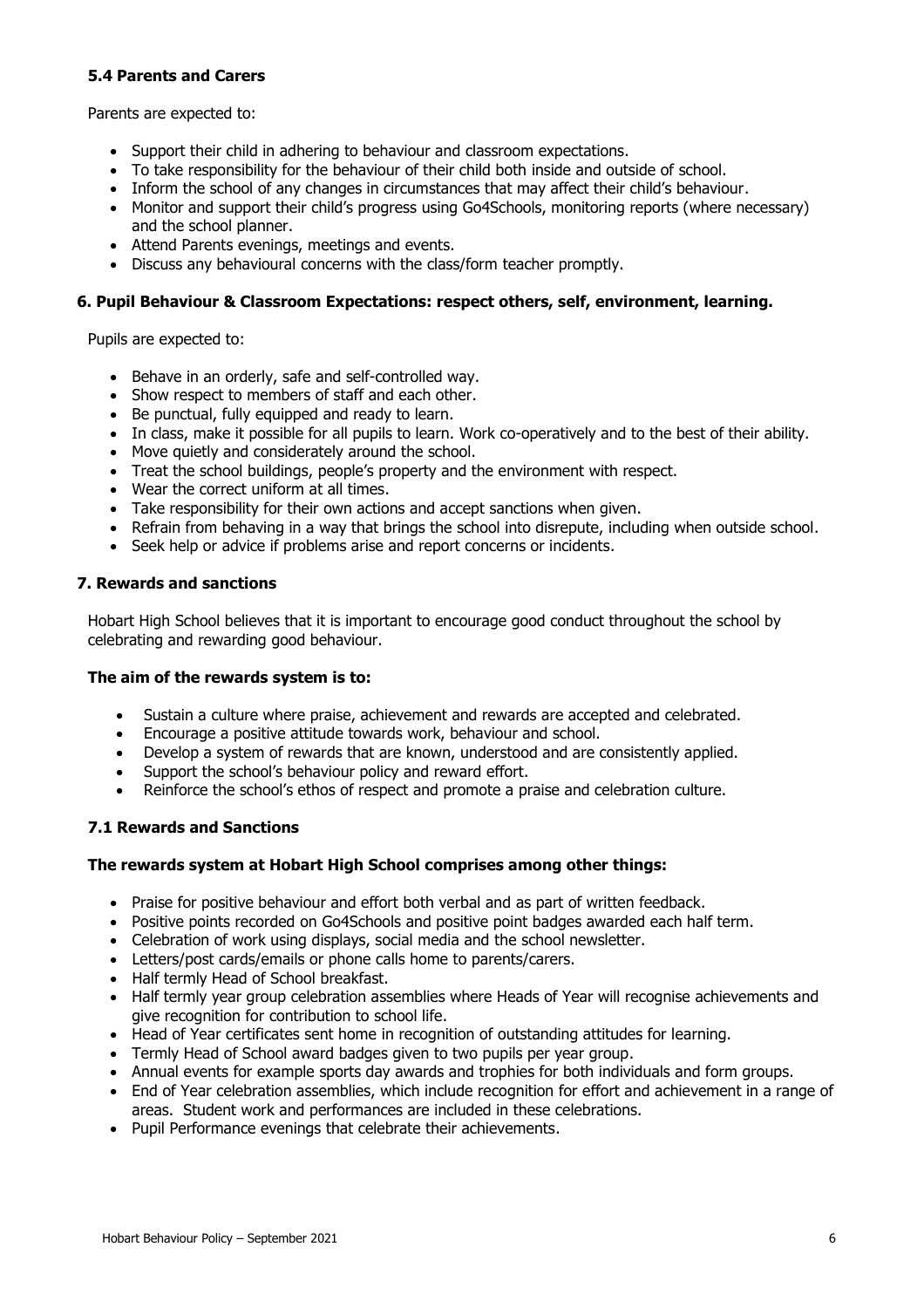# **The school may use one or more of the following sanctions or actions in response to unacceptable behaviour:**

- Use of positive non-verbal communication.
- A verbal reminder of the behaviour expectations using positive reinforcement.
- Change of seating plan position.
- Sending the pupil out of the class for a short period of time including a short return to class restorative discussion.
- Expecting work to be completed at home, or at break or lunchtime.
- Detention at break, lunchtime, or after school.
- Referring the pupil to another member of staff in line with the behaviour flow chart and for a 'fresh start', restorative conversation to take place.
- Lesson removal to work elsewhere the time scale may vary depending on circumstances.
- Items being confiscated.
- Letters, phone calls and meetings with parents/carers.
- Agreeing a behaviour contract.
- Putting a pupil on a 'monitoring report'.
- Governor Panel Meeting setting clear targets.
- Warning letters/contracts linked to school travel and/or ban from bus travel.
- Exclusion from lunchtime.
- Loss of ICT use or some supervised use in some situations.
- Fixed term or permanent exclusion (details on our approach to exclusions are set out in our exclusions policy).

We may use the Internal Exclusion Unit (IEU) in response to serious or persistent breaches of this policy or when other sanctions have not been effective. Pupils may be taken straight to IEU during lessons depending on the nature of the disruption / any incidents, and they will be expected to complete the same work as they would in class. If needed, 'on call' or duty staff may remove pupils from lessons or break/lunchtimes and take them to IEU.

IEU will also be used for pupils who do not attend both class teacher and head of department detentions. The IEU is managed by the IEU Manager and supported by staff, duty staff and the senior leadership team (SLT).

Please see Appendix 3: Hobart High School Behaviour Policy Grid and Flow Chart.

#### **7.2 Off-site behaviour**

Sanctions may be applied where a pupil has misbehaved off-site when representing the school, such as on a school trip, work experience or they are identifiable as a pupil of the school for example on a bus or on the way to or from school.

This also applies to pupils who break school conduct during extended school activities such as sports events, revision or support sessions or any activity where poor behaviour might jeopardise the chances of future pupils participating.

#### **7.3 Malicious allegations**

If a pupil makes an accusation against a member of staff or a fellow pupil and the accusation is shown to have been malicious, the Head of School will discipline the pupil in accordance with this policy.

Please refer to our Safeguarding and Child Protection Policy for more information on responding to allegations of abuse.

The Head of School will also consider the well-being of staff or pupils subjected to the malicious allegation.

#### **8. Behaviour Management**

#### **8.1 Classroom management**

Teaching and support staff are responsible for setting the tone and context for positive behaviour within the classroom. Strong working relationships with pupils are key.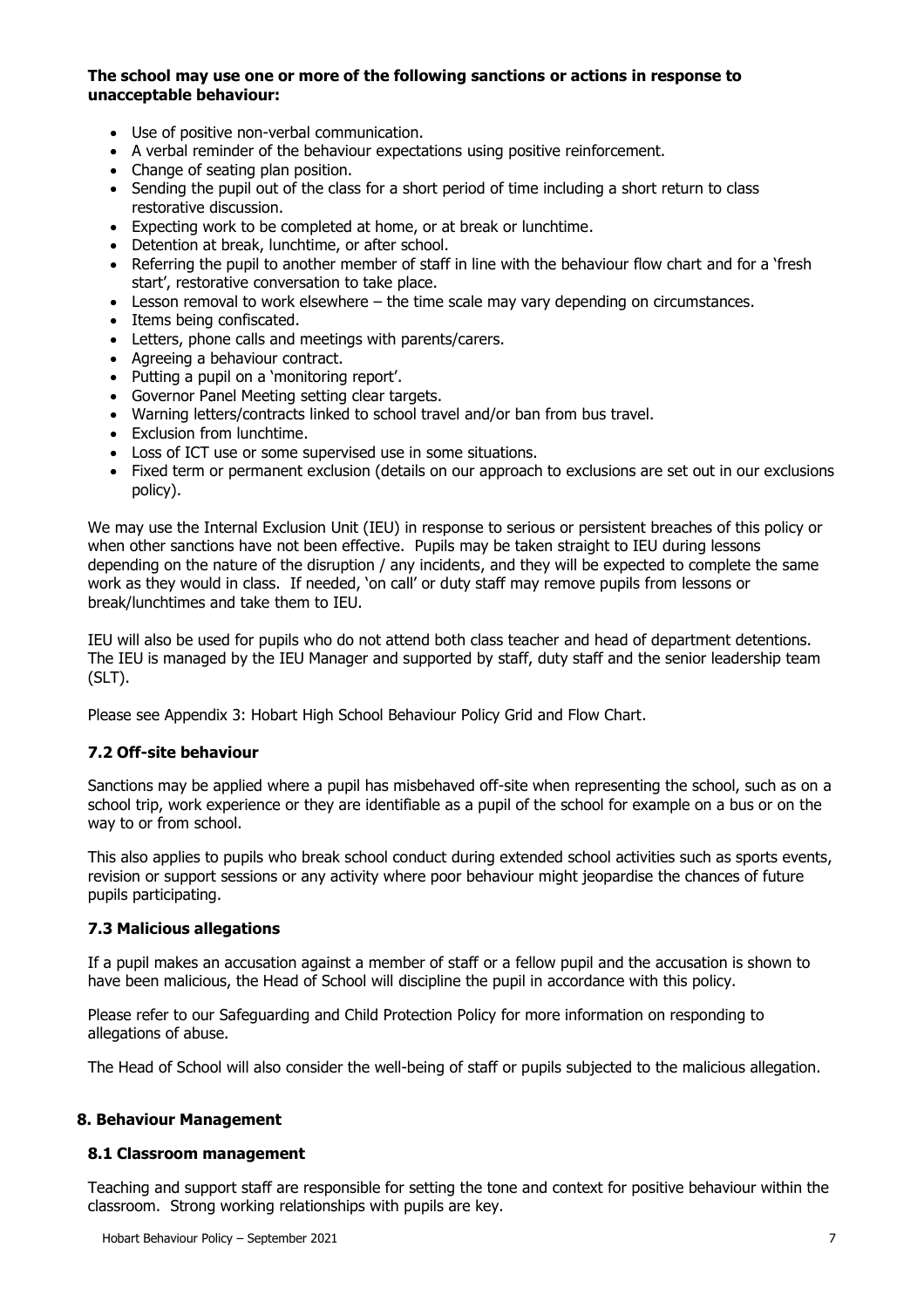# They will:

- Create and maintain a stimulating environment that encourages pupils to be engaged.
- Display the whole school Respect Expectations, Behaviour Flow Chart, Attitudes for Learning as well as any subject/class rules or procedures.
- Develop a positive relationship with pupils, which may include:
	- $\circ$  Greeting pupils at the classroom door in the morning/at the start of lessons
	- o Establishing clear routines and seating plans
	- o Communicating expectations of behaviour in ways other than verbally
	- o Highlighting and promoting good behaviour
	- o Having a plan for dealing with low-level disruption
	- o Using positive reinforcement
	- $\circ$  Using de-escalation techniques, for example, adopting a calm and curious not furious approach to discussion
	- $\circ$  Dealing with pupils in a consistent, calm and considered way
	- $\circ$  Concluding the day positively and starting the next day afresh
- Share information, strategies and support to enhance classroom management.

# **8.2 Physical restraint**

In some circumstances, staff may use reasonable force to restrain a pupil to prevent them:

- Causing disorder
- Hurting themselves or others
- Damaging property

Incidents of physical restraint must:

- **Always be used as a last resort.**
- Be applied using the minimum amount of force and for the minimum amount of time possible.
- Be used in a way that maintains the safety and dignity of all concerned.
- Never be used as a form of punishment.
- Be recorded and reported to parents.

Staff can also use this when they are lawfully in charge of students but off the school premises. For example, a school trip.

# **8.3 Confiscation**

**Any prohibited items (listed in section 3) found in pupils' possession will be confiscated.** These items will not be returned to pupils.

Any cigarettes, e-cigarettes or alcohol will be destroyed. Controlled drugs, other substances or stolen items will be passed on to the Police.

We will also confiscate any item that is harmful or detrimental to school discipline. Mobile phones will be held securely in school and Parents/Carers may collect them 24 hours later. These items will be returned to pupils after discussion with senior leaders and parents, if deemed appropriate.

Searching and screening pupils is conducted in line with the **DfE's [latest guidance on searching,](https://www.gov.uk/government/publications/searching-screening-and-confiscation)  [screening and confiscation](https://www.gov.uk/government/publications/searching-screening-and-confiscation)**.

# **8.4 Pupil support**

The school recognises its legal duty under the Equality Act 2010 to prevent pupils with a protected characteristic from being at a disadvantage. Consequently, our approach to challenging behaviour may be differentiated to cater to the needs of the pupil.

The school's Special Educational Needs Co-ordinator or other designated staff will evaluate a pupil who exhibits challenging behaviour to determine whether they have any underlying needs that are not currently being met. This will involve working with other members of staff for example Head of Year.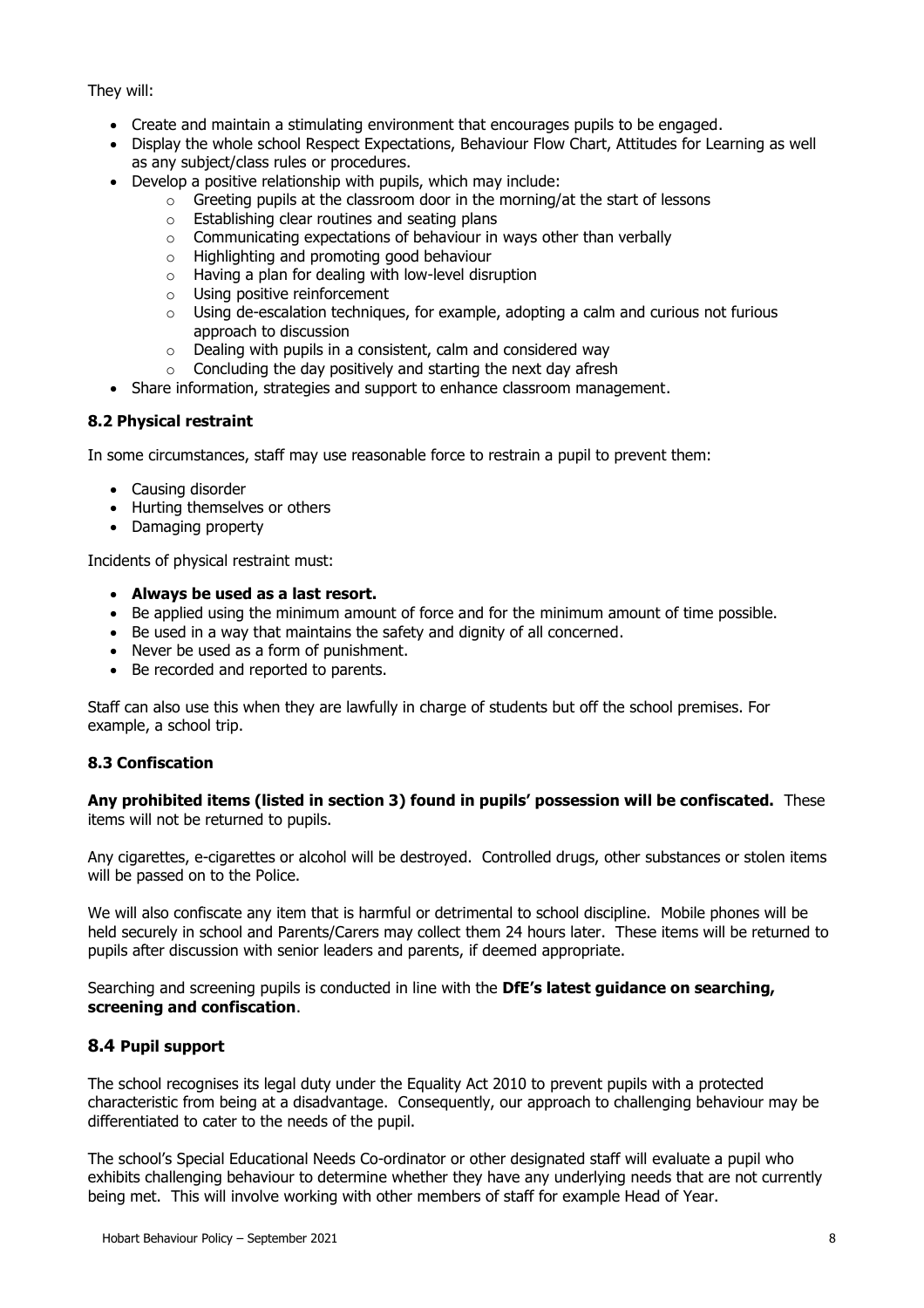Where necessary, support and advice will also be sought from specialist teachers, an educational psychologist, medical practitioners and/or others, to identify or support specific needs.

When acute needs are identified in a pupil, we will liaise with external agencies and plan support programmes for that child. We will work with parents to create the plan and review it on a regular basis.

#### **9. Pupil Transition**

To ensure a smooth transition from Year 6 to Year 7, pupils have transition sessions with their new school teacher(s). In addition, staff members hold transition meetings.

Pupil information will be shared when a pupil moves class group or year group where a change of teacher is involved.

To ensure behaviour is continually monitored and the right support is in place, information related to pupil behaviour issues may be transferred to relevant staff at the start of the term or year. Information on behaviour issues may also be shared with new settings for those pupils transferring to other schools.

#### **10. Training**

Our staff are provided with training on managing behaviour as part of the induction process and on-going Professional Development. This will include materials delivered by both internal and external staff. The topics will link to our school improvement and development plan and the monitoring of school behaviour data and school/staff based needs.

#### **11. Monitoring arrangements**

This behaviour policy will be reviewed by the Head of School and Local Governing Body (LGB) annually. At each review, the policy will be made available to stakeholders once approved by the LGB.

#### **12. Links with other policies**

This behaviour policy is linked to the following policies and documents:

- Exclusions policy
- Safeguarding policy
- Anti-bullying policy
- Appendix 5; Drug Education and Management of Drug Related Incidents

# **Appendix 1: Written statement of behaviour principles**

- Every pupil understands they have the right to feel safe, valued and respected, and are ready to learn free from the disruption of others.
- All pupils, staff and visitors are free from any form of discrimination.
- Staff and volunteers set an excellent example to pupils at all times.
- Rewards, sanctions and reasonable force are used consistently by staff, in line with the behaviour policy.
- The behaviour policy is understood by pupils and staff.
- The exclusions policy explains that exclusions will only be used as a last resort, and outlines the processes involved in permanent and fixed-term exclusions.
- Pupils are helped to take responsibility for their actions and show respect to others.
- Families are involved in behaviour incidents to foster good relationships between the school and pupils' home life.

The Local Governing Body also emphasises that violence or threatening behaviour will not be tolerated in any circumstances.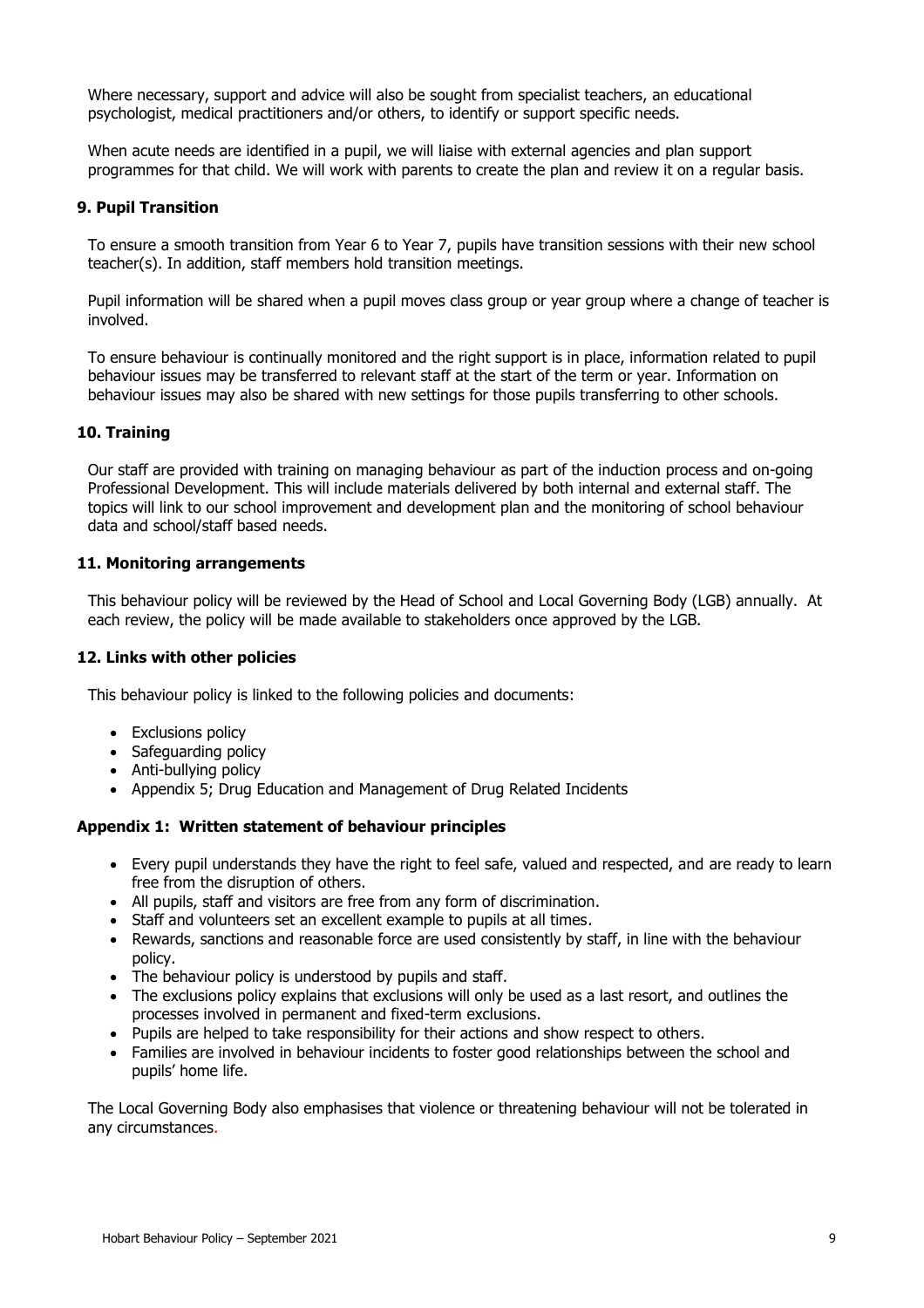# **Appendix 2: Staff Roles and Responsibilities**

# **Form Tutors**

- Positively manage behaviour and help prepare pupils to be ready to learn
- Use restorative approaches to resolve issues
- To consistently promote and model high expectations of behaviour and classroom protocol
- Monitor pupils behaviour, attendance and punctuality and identify students causing concern
- Supervise detentions set within form time
- Discuss issues with pupils, helping them to improve the management of their behaviour
- Inform Head of Year of pupils causing concern
- Support pupils and Head of Year with intervention work
- Communicate concerns to parents
- Attend relevant pastoral meetings and training
- Use classroom and school displays to promote positive behaviour, respect, attendance and rewards
- Check monitoring reports and liaise with their linked Head of Year where appropriate

# **Teaching Staff**

- Use restorative approaches to resolve issues
- Positively manage behaviour in each teaching group
- Use the rewards and sanctions system fairly and consistently
- Raise concerns about persistent behaviour issues or serious breaches with the Head of Department, Head of Year, Form Tutor or Line Manager
- Develop classroom management skills consistent with school approach
- Ensure lessons are engaging and inclusive
- Supervise detentions set within their lesson
- Complete relevant sections of monitoring reports

# **Heads of Department**

- Use restorative approaches to resolve issues
- Support and advise subject staff in classroom management strategies
- Be visible to students in Head of Department role
- Organise and monitor department systems for addressing behaviour
- Highlight concerns with Line Managers and Guidance Team
- Supervise or organise department detentions

# **Guidance Team**

- To consistently promote and model high expectations of behaviour and classroom protocol
- To celebrate and reward good behaviour
- Identify pupils causing concern
- Communicate with parents and carers
- Support and advise staff of individuals and groups causing concern
- Monitor or undertake intervention with pupils causing concern including the use of monitoring reports
- Keep accurate records reporting concern and interventions
- Monitor and analyse behaviour data 10
- Head of Year to lead their tutor team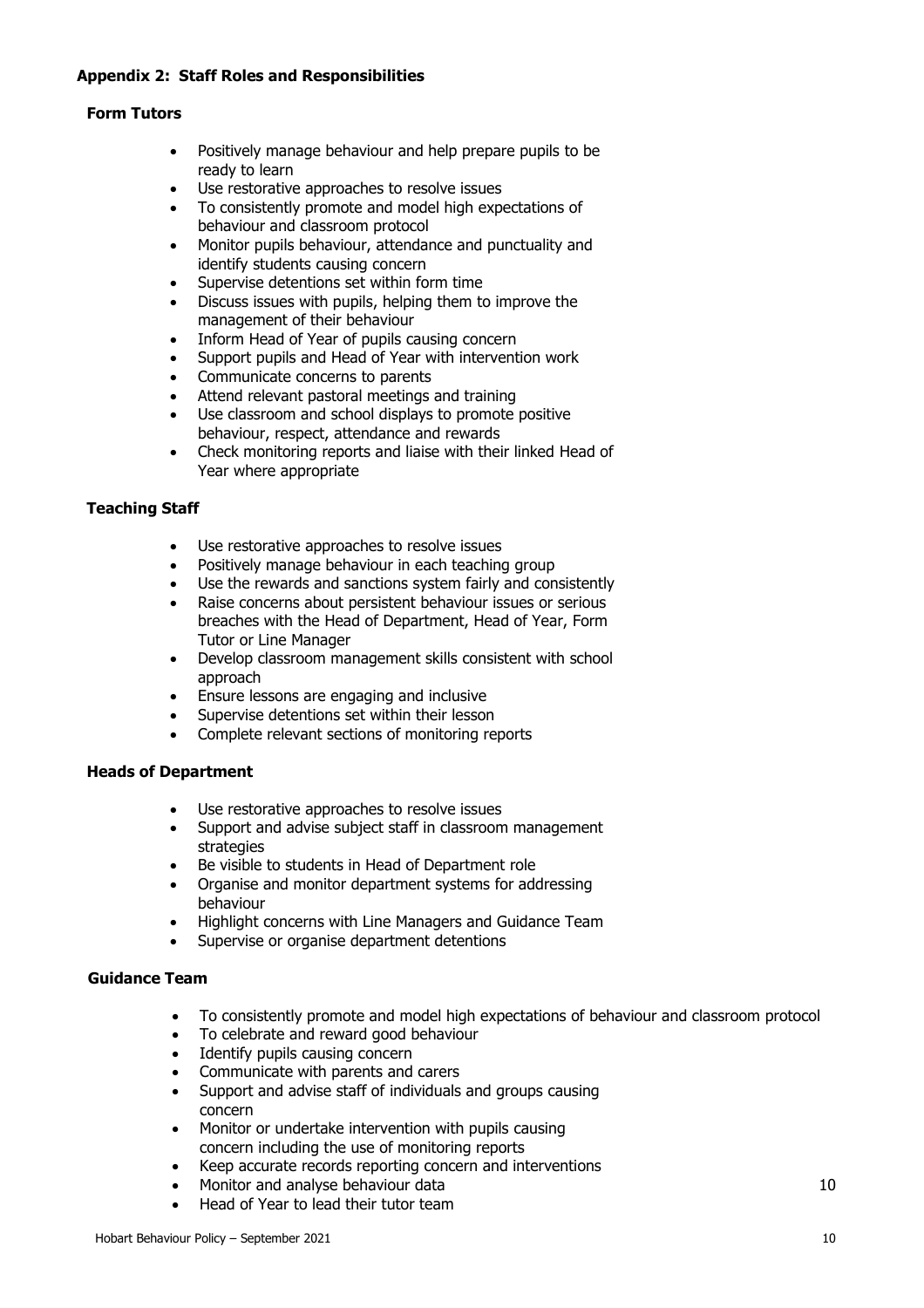- Access support from external agencies
- Supervise detentions
- Access appropriate professional development opportunities

# **Leadership Team**

- Set high standards for behaviour management
- Advise and support colleagues
- Visit classrooms
- Lead and contribute to innovations
- Monitor staff and pupils through regular line management meetings
- Supervise detentions

# **Governors**

- Advise and support with school with the behaviour policy
- Serve on disciplinary panels
- Review school policies and monitor behaviour through reports presented at Governors sub committees.
- Visit the school to observe the behaviour and rewards policy in action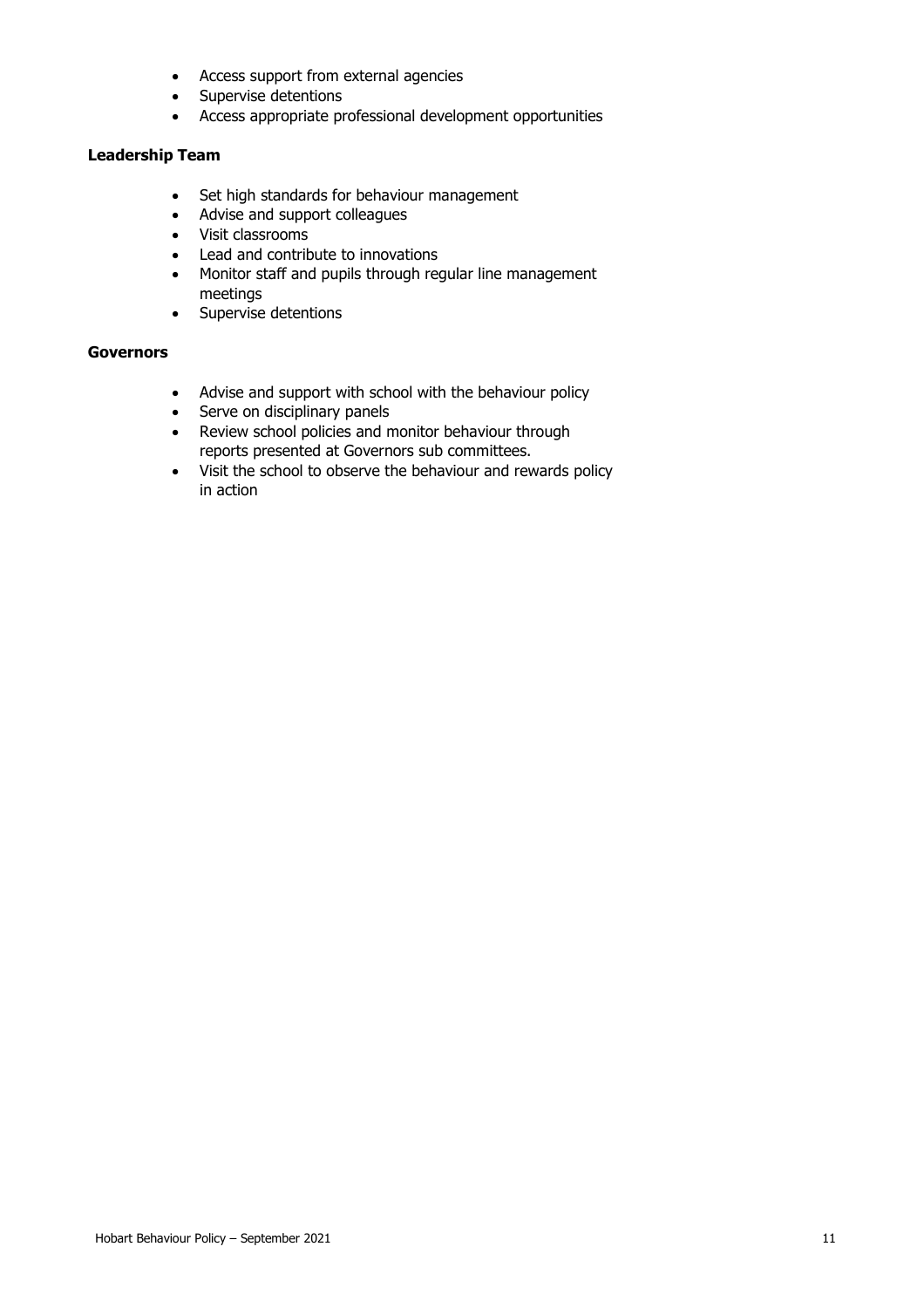# **Appendix 3**

# **Hobart High School Behaviour Policy Grid**

| <b>Level of Consequences</b>                                                                                                                                                                                                                                                                                                                                                                                   | <b>Strategies and Sanctions - not a</b><br>tariff. On occasions, there may be<br>alternatives.                                                                                                                                     | <b>Possible Interventions</b>                                                                                                                                                                                                                                                                                                |
|----------------------------------------------------------------------------------------------------------------------------------------------------------------------------------------------------------------------------------------------------------------------------------------------------------------------------------------------------------------------------------------------------------------|------------------------------------------------------------------------------------------------------------------------------------------------------------------------------------------------------------------------------------|------------------------------------------------------------------------------------------------------------------------------------------------------------------------------------------------------------------------------------------------------------------------------------------------------------------------------|
| <b>Level One</b><br>Not on Task.<br>Initial failure to follow.<br>$\bullet$<br>Instructions.<br>Minor Disruption.<br>Lack of equipment.<br>Punctuality/late.<br>No Homework.<br>Incorrect uniform.<br>Chewing gum/eating.<br><b>Failure to follow instructions</b><br>during break or lunch<br>Poor/Inappropriate<br>behaviour around<br>school/corridors, bus.<br>Eating in corridor.<br>Isolated incident of | Positive behaviour strategies in<br>class tried by teacher.<br>Respect warning issued by<br>$\bullet$<br>staff.<br>Recorded in staff behaviour<br>notebook/planner<br>Recorded on Go4Schools, Form<br>$\bullet$<br>tutor informed. | <b>Class teacher positive</b><br>$\bullet$<br>behaviour intervention e.g<br>change seating plan.<br>Class teacher speaks to student<br>$\bullet$<br>during detention setting a clear<br>expectation of improved<br>behaviour, restorative<br>conversation.<br>Form tutor speaks to student<br>$\bullet$<br>during form time. |
| swearing/bad language.                                                                                                                                                                                                                                                                                                                                                                                         |                                                                                                                                                                                                                                    |                                                                                                                                                                                                                                                                                                                              |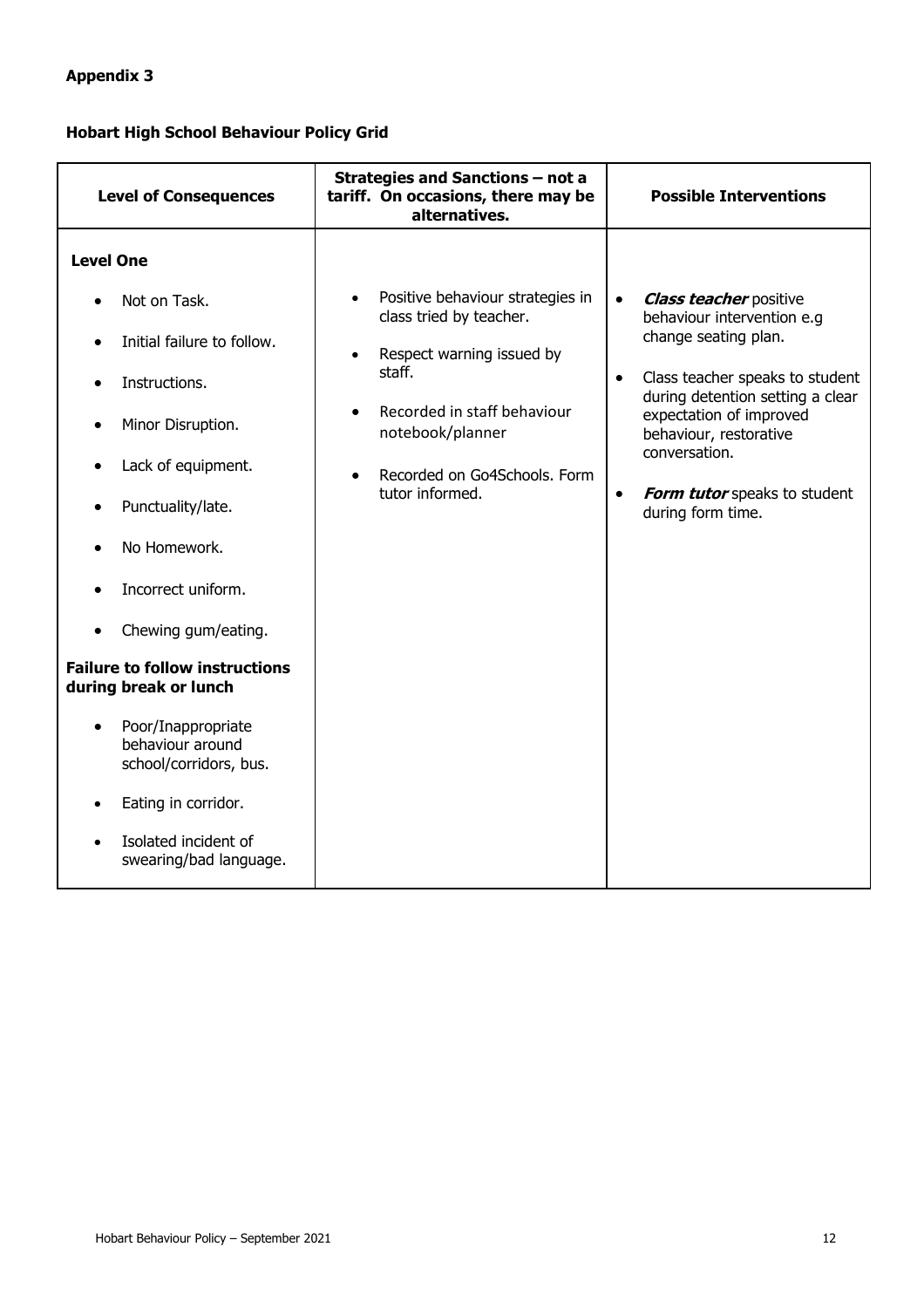| <b>Level of Consequences</b>                                                                                                                                                                                                                                                                                                                                                                                                                                                                                                                                                                                                                                                       | Sanction – not a tariff. On<br>occasions, there may be<br>alternatives.                                                                                                                                                                                                                                                                                                                                        | <b>Possible Interventions</b>                                                                                                                                                                                                                                                                                                                                                                                                                                                                        |
|------------------------------------------------------------------------------------------------------------------------------------------------------------------------------------------------------------------------------------------------------------------------------------------------------------------------------------------------------------------------------------------------------------------------------------------------------------------------------------------------------------------------------------------------------------------------------------------------------------------------------------------------------------------------------------|----------------------------------------------------------------------------------------------------------------------------------------------------------------------------------------------------------------------------------------------------------------------------------------------------------------------------------------------------------------------------------------------------------------|------------------------------------------------------------------------------------------------------------------------------------------------------------------------------------------------------------------------------------------------------------------------------------------------------------------------------------------------------------------------------------------------------------------------------------------------------------------------------------------------------|
| <b>Level Two</b><br>Persistent level 1<br>$\bullet$<br>behaviour across longer<br>time period/same                                                                                                                                                                                                                                                                                                                                                                                                                                                                                                                                                                                 | Persistent Level 1 behaviour -<br>student is removed from lesson<br>(fresh start) / social time. 15                                                                                                                                                                                                                                                                                                            | <b>Class teacher</b> speaks to<br>student before next lesson<br>to remind of expectations.                                                                                                                                                                                                                                                                                                                                                                                                           |
| lesson/day.<br>Refusal to work.<br>$\bullet$<br>Failure to follow<br>$\bullet$<br>instructions.<br>Careless Vandalism/Minor<br>damage to school or<br>student property.<br>Possession of mobile<br>$\bullet$<br>phones, electronic and<br>web enabled devices (e.g.<br>tablets).<br>Defiance.<br>Disruption to class activity.<br>$\bullet$<br>Failed Detention.<br>$\bullet$<br>Misuse of the<br>$\bullet$<br>internet/school<br>technology.<br>Isolated incident of<br>$\bullet$<br>poor behaviour on the<br>bus.<br>Isolated incident of<br>swearing/bad language.<br>Isolated incident of<br>discriminatory / prejudicial<br>language/behaviour not<br>aimed at an individual. | minute class teacher / staf<br>detention will be issued.<br>Recorded on Go4Schools. Form<br>tutor, HOD informed.<br>Student/family to pay for<br>repairs where appropriate.<br>Confiscated items to be<br>collected by parent/carer.<br>Ban from use of school<br>equipment/internet or<br>supervised use only.<br>Longer detentions / time in IEU<br>may be used as appropriate<br>depending on the incident. | <b>Head of Department</b><br>speaks to student during<br>detention.<br>Classroom<br>teacher/HOD/Form<br>tutor contacts home to<br>explain situation through<br>Go4Schools or other<br>appropriate method.<br>Removal from 2 lessons in<br>1 day escalates to 1 hour<br>lunch detention set by class<br>teacher.<br><b>Head of</b><br><b>Department/Head of</b><br>Year actions may include:<br>Daily Monitoring<br>Mentor<br><b>Individual Target Setting</b><br>Subject report<br>+Contact parents. |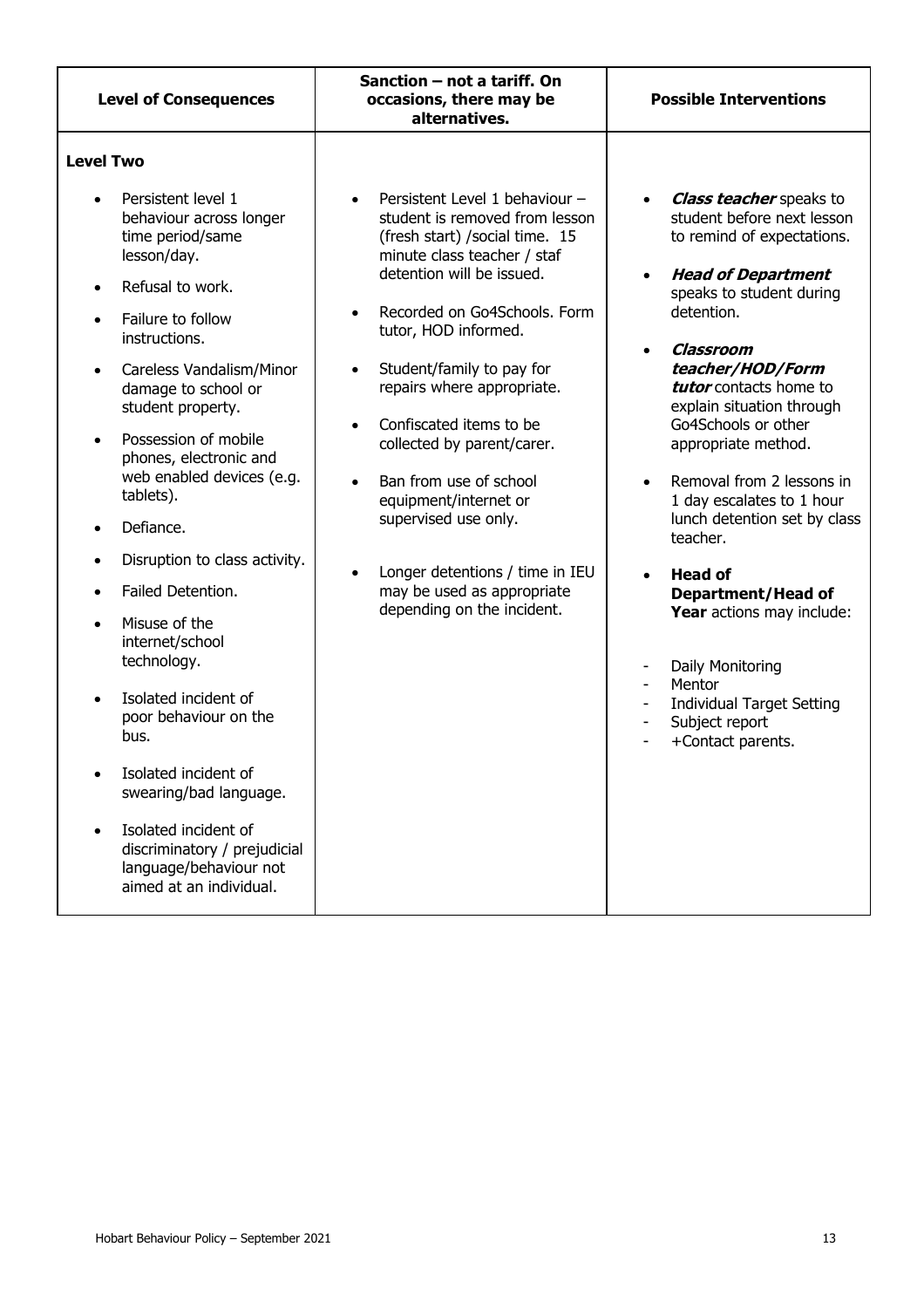|                                                                                         | <b>Level of Consequences</b>                                                                                                                                                                                                                                                                                                                                                                                                                                                                                                                                                      | Sanction - Not a tariff. On<br>occasions, there may be<br>alternatives.                                                                                                                                                                                                                                                                                                                                                                                                                                                                                                                                                                                                                                                | <b>Possible Interventions</b>                                                                                                                                                                                                                                                                                                                                                                                                                                                                                                                                                                                                                                                                  |
|-----------------------------------------------------------------------------------------|-----------------------------------------------------------------------------------------------------------------------------------------------------------------------------------------------------------------------------------------------------------------------------------------------------------------------------------------------------------------------------------------------------------------------------------------------------------------------------------------------------------------------------------------------------------------------------------|------------------------------------------------------------------------------------------------------------------------------------------------------------------------------------------------------------------------------------------------------------------------------------------------------------------------------------------------------------------------------------------------------------------------------------------------------------------------------------------------------------------------------------------------------------------------------------------------------------------------------------------------------------------------------------------------------------------------|------------------------------------------------------------------------------------------------------------------------------------------------------------------------------------------------------------------------------------------------------------------------------------------------------------------------------------------------------------------------------------------------------------------------------------------------------------------------------------------------------------------------------------------------------------------------------------------------------------------------------------------------------------------------------------------------|
|                                                                                         | <b>Level Three</b>                                                                                                                                                                                                                                                                                                                                                                                                                                                                                                                                                                |                                                                                                                                                                                                                                                                                                                                                                                                                                                                                                                                                                                                                                                                                                                        |                                                                                                                                                                                                                                                                                                                                                                                                                                                                                                                                                                                                                                                                                                |
|                                                                                         | Persistent failure to follow<br>instructions at break/lunch.                                                                                                                                                                                                                                                                                                                                                                                                                                                                                                                      | One hour lunch detention following<br>referral to HoY.                                                                                                                                                                                                                                                                                                                                                                                                                                                                                                                                                                                                                                                                 | HoY to discuss with student and<br>parents/carers.                                                                                                                                                                                                                                                                                                                                                                                                                                                                                                                                                                                                                                             |
| $\bullet$<br>$\bullet$<br>$\bullet$<br>$\bullet$<br>$\bullet$<br>$\bullet$<br>$\bullet$ | Refusal to follow instructions.<br>Isolated act of threatening<br>behaviour towards students.<br>Isolated act of violence.<br>Stealing or intent to steal.<br>Leaving lesson without<br>permission of class teacher.<br>Internal truancy.<br>Major disruption of class &<br>learning.<br>Isolated act of bullying.<br>Associated with smoking<br>group/caught with<br>smoking/drug paraphernalia.<br>Discriminatory / prejudicial<br>behaviour or language<br>directed at a specific individual<br>or intent to cause upset.<br>Indirect verbal abuse toward<br>staff or student. | Student is removed from the lesson<br>to work with HOD/within<br>department.<br>Recorded on Go4Schools. Form<br>tutor, HOD and HOY informed.<br>Student can be issued with a full<br>day in internal exclusion unit<br>(including break and lunch).<br>Confiscation $-$ warning, collect<br>$\bullet$<br>at by parent/carer. Repeated<br>confiscated items may result in a<br>further sanction.<br>HOY/ SLT investigate incident and<br>decide on fixed term exclusion or<br>time in internal exclusion unit<br>(IEU).<br>Parent may be required to<br>$\bullet$<br>supervise student at lunchtime/take<br>student off site.<br>Repeated poor or dangerous<br>behaviour on bus may result in a<br>ban from bus travel. | <b>Class teacher</b> speaks to<br>$\bullet$<br>student before next lesson<br>setting a clear expectation of<br>improved behaviour.<br>Head of Year speaks to<br>$\bullet$<br>student during detention.<br>Head of year phones home to<br>$\bullet$<br>parents to inform them of<br>detention/sanction.<br>Repeated Level 3 events in a<br>$\bullet$<br>week results in a day's<br>internal exclusion<br>(including break and<br>lunch).<br>Three fresh starts in a day or<br>$\bullet$<br>five in a week results in a half<br>day in IEU - Head of Year<br><b>Coordinates.</b><br>Daily Monitoring HOY/SLT.<br>$\bullet$<br>Pastoral Support Plan.<br>Outside Agency involvement.<br>$\bullet$ |
|                                                                                         | Vandalism of schools site.                                                                                                                                                                                                                                                                                                                                                                                                                                                                                                                                                        |                                                                                                                                                                                                                                                                                                                                                                                                                                                                                                                                                                                                                                                                                                                        |                                                                                                                                                                                                                                                                                                                                                                                                                                                                                                                                                                                                                                                                                                |
| $\bullet$                                                                               | Repeated poor behaviour on<br>the bus.                                                                                                                                                                                                                                                                                                                                                                                                                                                                                                                                            |                                                                                                                                                                                                                                                                                                                                                                                                                                                                                                                                                                                                                                                                                                                        |                                                                                                                                                                                                                                                                                                                                                                                                                                                                                                                                                                                                                                                                                                |
| $\bullet$                                                                               | Recording incident on mobile<br>device.                                                                                                                                                                                                                                                                                                                                                                                                                                                                                                                                           |                                                                                                                                                                                                                                                                                                                                                                                                                                                                                                                                                                                                                                                                                                                        |                                                                                                                                                                                                                                                                                                                                                                                                                                                                                                                                                                                                                                                                                                |
|                                                                                         | Repeated incidents of<br>swearing/bad language.                                                                                                                                                                                                                                                                                                                                                                                                                                                                                                                                   |                                                                                                                                                                                                                                                                                                                                                                                                                                                                                                                                                                                                                                                                                                                        |                                                                                                                                                                                                                                                                                                                                                                                                                                                                                                                                                                                                                                                                                                |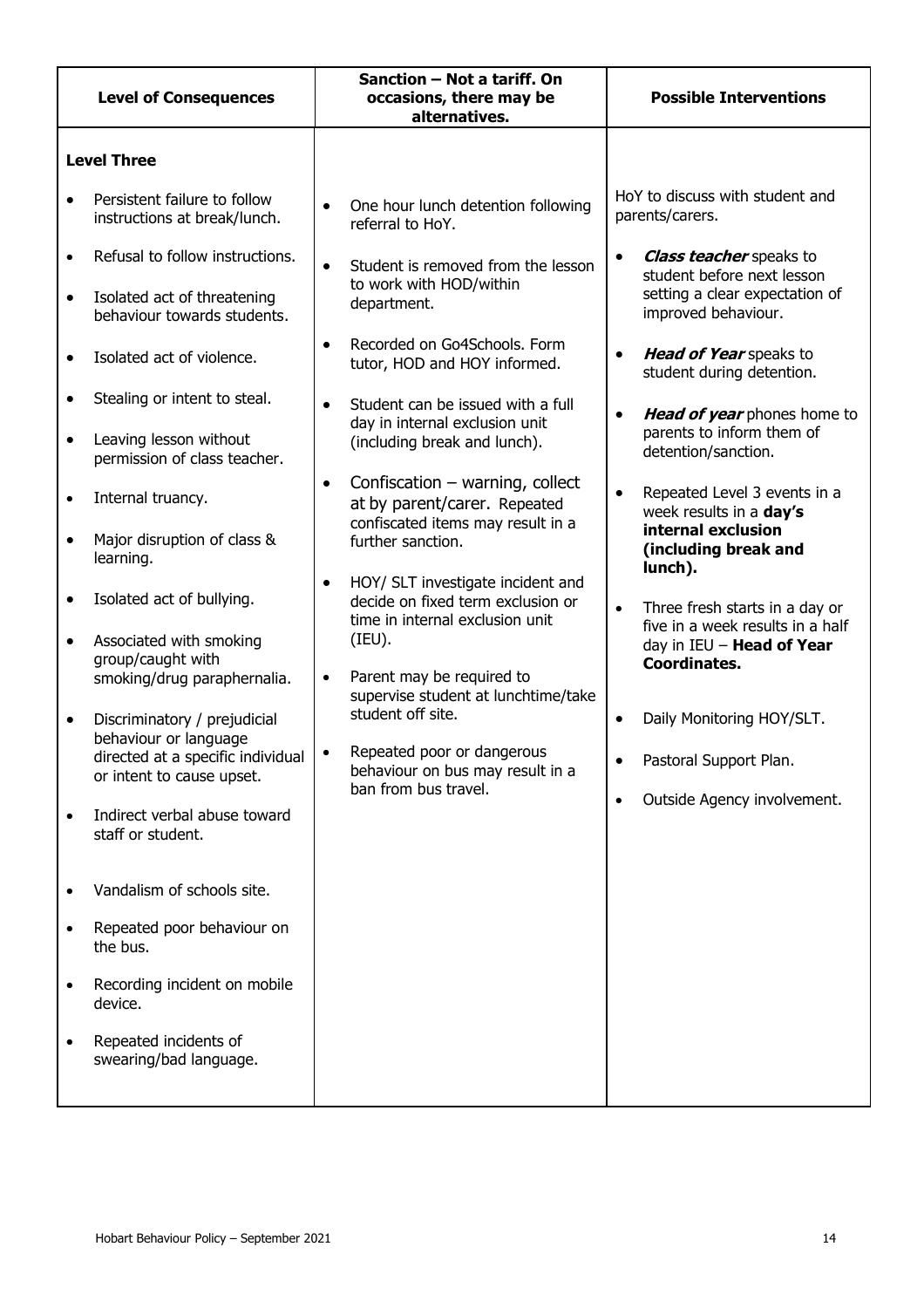|                                                                            | <b>Level of Consequences</b>                                                                                                                                                                                                                                                                                                                            | Sanction - not a tariff. On<br>occasions, there may be<br>alternatives.                                                                                                                                                                                                                                                                                                                                                                                                                                                                                  | <b>Possible Interventions</b>                                                                                                                                                                                                                                                                                                                |
|----------------------------------------------------------------------------|---------------------------------------------------------------------------------------------------------------------------------------------------------------------------------------------------------------------------------------------------------------------------------------------------------------------------------------------------------|----------------------------------------------------------------------------------------------------------------------------------------------------------------------------------------------------------------------------------------------------------------------------------------------------------------------------------------------------------------------------------------------------------------------------------------------------------------------------------------------------------------------------------------------------------|----------------------------------------------------------------------------------------------------------------------------------------------------------------------------------------------------------------------------------------------------------------------------------------------------------------------------------------------|
| $\bullet$<br>$\bullet$<br>$\bullet$<br>$\bullet$<br>$\bullet$<br>$\bullet$ | <b>Level Four</b><br>Violent, threatening or<br>aggressive behaviour towards<br>staff or students<br>Repeated act of bullying<br>Repeated stealing<br>Leaving school premises<br>without permission<br>Repeated truancy from<br>lessons or school site<br>Dangerous refusal to follow<br>instructions<br>Direct verbal abuse toward<br>staff or student | Student is removed from the lesson<br>$\bullet$<br>by on call and sent to Internal<br>exclusion unit for the rest of the<br>day/ and if needed next day-<br>contact on call / SLT for<br>support agreement made<br>HOY/ SLT investigate incident and<br>$\bullet$<br>decide on fixed term exclusion<br>or time in internal exclusion<br>unit (IEU)<br>Recorded on Go4Schools. Form<br>$\bullet$<br>Tutor, Head of Department, Head<br>of Year and SLT informed.<br>Possible permanent exclusion<br>$\bullet$<br>Possible Police involvement<br>$\bullet$ | Head of Year rings home to<br>$\bullet$<br>inform parents of procedure<br><b>SLT</b> arranges meeting with<br>$\bullet$<br>parents to discuss incident and<br>any targets to improve<br>behaviour<br><b>Head of Year and SLT</b><br>$\bullet$<br>arrange re-integration meeting<br>if exclusion.<br>Outside Agency Intervention<br>$\bullet$ |
| $\bullet$<br>$\bullet$<br>$\bullet$<br>$\bullet$                           | Smoking/vaping on site<br>Possession of prohibited<br>substances or items<br>Discriminatory / prejudicial<br>behaviour or language<br>(repeated)<br>Recording incident on mobile                                                                                                                                                                        | Consideration of a managed move<br>$\bullet$                                                                                                                                                                                                                                                                                                                                                                                                                                                                                                             |                                                                                                                                                                                                                                                                                                                                              |
|                                                                            | device and sharing/posting on<br>line.<br>Sexual violence / sexual<br>harassment                                                                                                                                                                                                                                                                        |                                                                                                                                                                                                                                                                                                                                                                                                                                                                                                                                                          |                                                                                                                                                                                                                                                                                                                                              |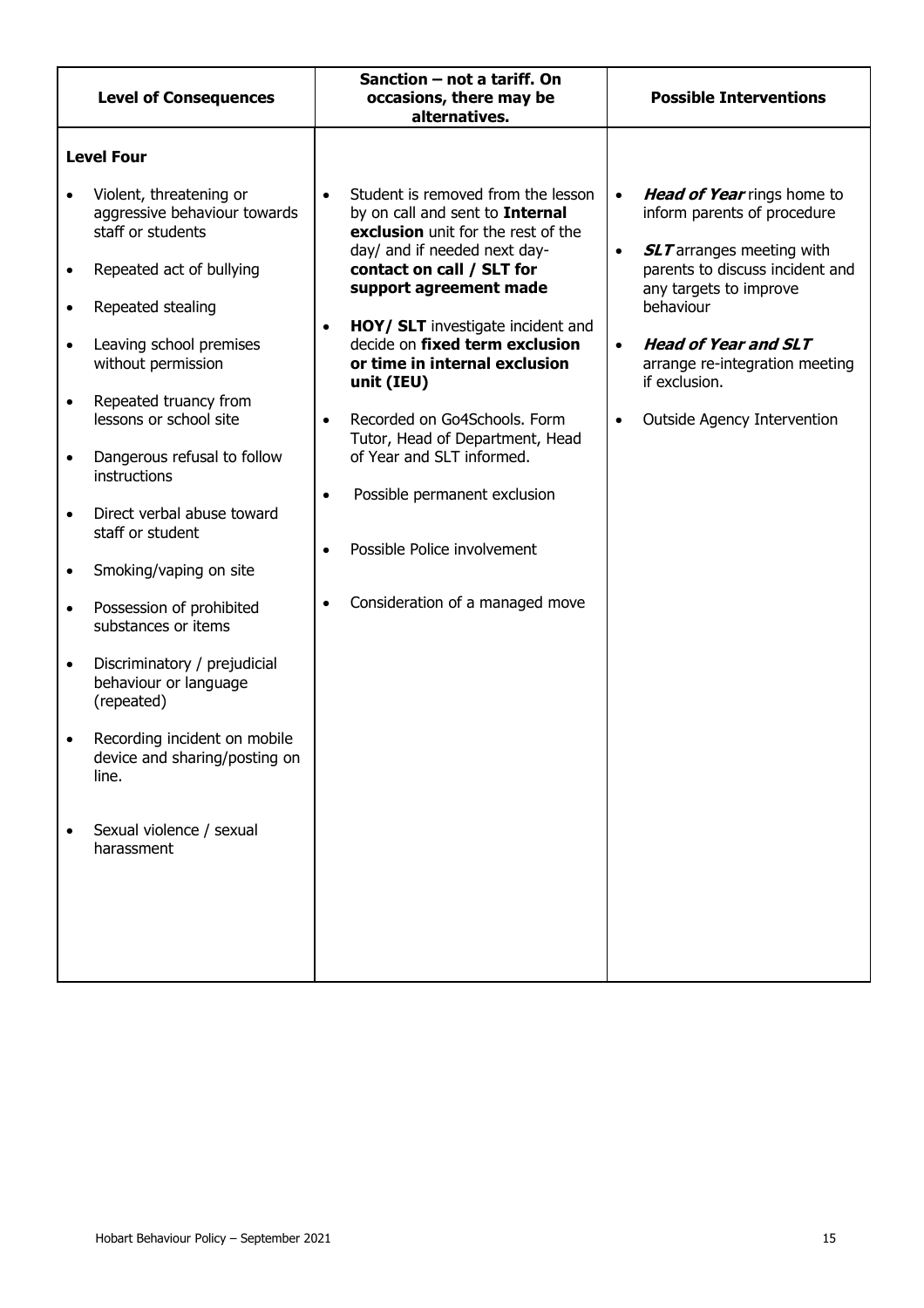# **Appendix 4: Uniform and Appearance**

#### **Uniform and appearance**

Effective teaching and learning needs proper organisation, and this starts with a smart and tidy appearance, which helps to instil discipline and pride in appearance in pupils, and reduces the risk of distraction in lessons.

The standard uniform is as follows:

#### **Uniform**

We are very proud of our uniform with its smart blazer and tie. We aim to maintain high standards at Hobart and will regularly check that pupils are adhering to our policy. Please make sure you know what is expected and please call before you buy if in any doubt.

**Black blazer** with school logo for all students (available from our suppliers), sleeves should not be rolled up.

| <b>Shirt</b>    | Long or short sleeved plain white with conventional collar and with buttons to the<br>neck so that a tie can be worn (no tee shirts, no polo/polo necked shirts). The<br>shirt must be tucked into the waistband of trousers/skirt so girls should<br>not wear a fitted blouse style.                                                                                                                  |
|-----------------|--------------------------------------------------------------------------------------------------------------------------------------------------------------------------------------------------------------------------------------------------------------------------------------------------------------------------------------------------------------------------------------------------------|
| Tie             | School design to be worn.                                                                                                                                                                                                                                                                                                                                                                              |
| <b>Jumper</b>   | A black V-neck knitted jumper is optional (no logo).                                                                                                                                                                                                                                                                                                                                                   |
| <b>Skirt</b>    | School skirt of the correct size and length with Hobart logo (available from our<br>suppliers).                                                                                                                                                                                                                                                                                                        |
| <b>Trousers</b> | Tailored full-length school trousers in black woven fabric, traditional straight leg style.<br>No jeans, jean style, cords or flares. No decorative stitching, studs, zips etc. no fashion<br>trousers e.g. tight/slim fitting, skinny leg, leggings, jeggings, chinos, harem pants.<br>Trousers should be loose enough to maintain a crease along their entire length and<br>should not be rolled up. |
| <b>Tights</b>   | Plain black or flesh coloured.                                                                                                                                                                                                                                                                                                                                                                         |
| <b>Socks</b>    | <b>Black</b>                                                                                                                                                                                                                                                                                                                                                                                           |
|                 | Year 11 – may wear sensible matching socks of a different colour with trousers.                                                                                                                                                                                                                                                                                                                        |

# **School Uniform supplier**

Screens embroidery and printing – www.screensschoolwear.co.uk 01502 581010 Rant Score Lowestoft NR32 1TY

#### **Make-up**

No make-up will be allowed on pupils in Years 7 - 10. Pupils will be asked to remove any make-up in the Guidance Office. Discrete make-up for Year 11 only.

# **Coloured nail varnish, artificial gel, acrylic or false nails are not permitted.**

# **Jewellery**

On health and safety grounds, we do not allow pupils to wear jewellery except a pair of small ear studs (one per ear), a plain ring and a wristwatch. Please note that we do not allow any facial or other body part piercings. Jewellery must be removed for PE and the PE department will provide a safe place to leave items. If your child were going to have a piercing, we would insist you arrange it at the start of the summer holidays to avoid disruption to PE lessons and keeping to uniform expectations.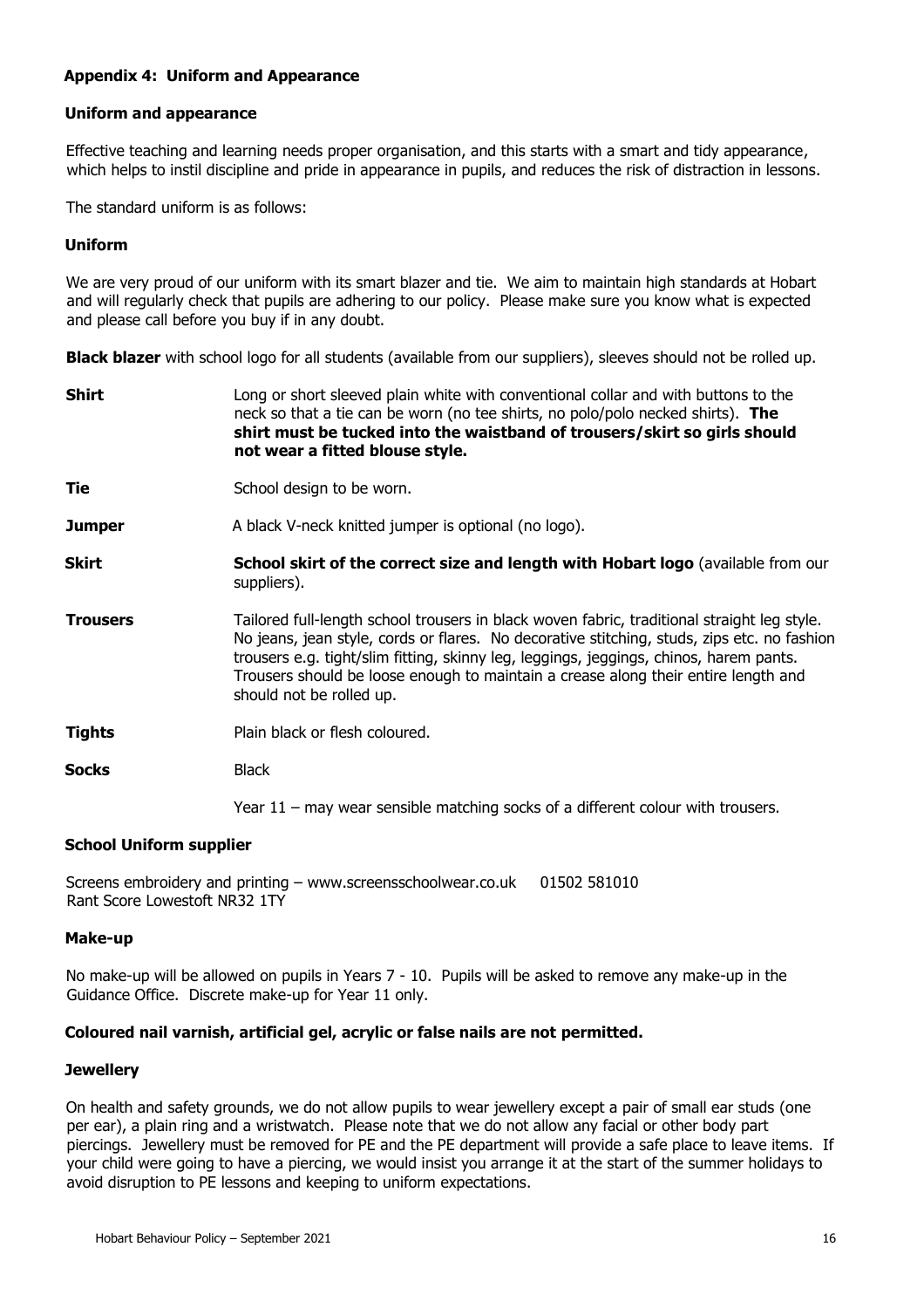Should healing take longer than six weeks, please be aware we will insist on studs being removed whilst in school.

# **Hair Styles**

Pupils are expected to keep within the appearance standards that we expect at Hobart. Hair should be neat, tidy and not exaggerated. Hair should be of a natural colour, not too short or shaved, without 'tram lines' or patterns and not over spiked or the so called Mohican style. Hairstyles must be appropriate for school and not infringe health and safety regulations. Long hair must be tied back for practical lessons such as Technology or Science.

# **Footwear**

Hobart wants all children to be safe at school. We believe that it can be dangerous for children to wear shoes that have platform soles or high heels, so we do not allow children to wear such shoes in the school. Shoes must be black, sensible, and suitable to wear in labs and workshops. Black trainers, trainer style shoes or "Vans" style pumps are not school uniform. Distinguishing features of training shoes are logos, multiple lacing holes, and lack of distinct heel and raised Achilles tendon guard.

#### **PE Uniform**

We have a broad PE curriculum so students will experience a wide range of activities. Therefore, correct kit is very important. It can be purchased from Screens embroidery and printing – www.screensschoolwear.co.uk, 01502 581010, Rant Score Lowestoft NR32 1TY.

Navy blue Hobart logo polo or fitted shirt Navy blue Hobart logo shorts or skort Long navy blue socks and white sports socks Optional Navy blue Hobart logo sports ¼ zip track top or optional Hobart logo blue hoodie for colder weather/outdoor

Lace up **SPORTS** trainers – proper sports shoes not fashion shoes.

Students can have astro trainers for the all-weather pitch but these are not to be worn in the sports hall.

**Football boots** - Wait until new term to buy these, then you will be aware of when these are needed PE topics are taught on a rotation and we do not want a student to grow out of uniform before it is worn. Any student who is going to play football for the school team will need football boots. Shin pads must be worn for football and hockey.

#### **Gum shield** for hockey is essential

Other essential PE kit – one piece swimming costume or swimming trunks not loose swimming shorts, Goggles, swimming hat and towel.

The school uniform should be worn by all students in Year 7 through to Year 11. Students who come in repeatedly without the correct school uniform on may be sent home to change.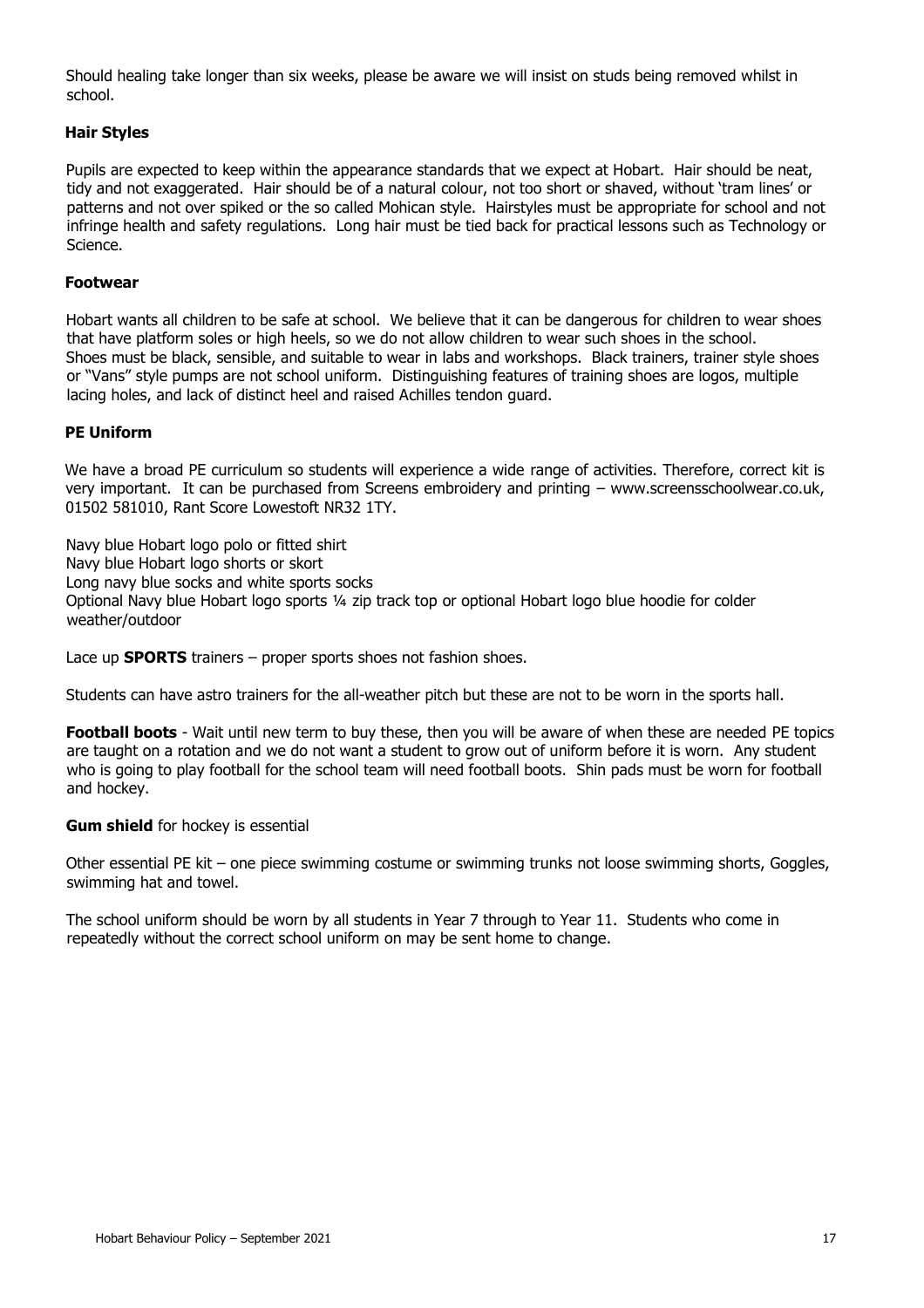# **Appendix 5 – Hobart High School Drug Education and Management of Drug Related Incidents**

#### **Aims**

The aim of the drugs education guidance is to acknowledge and clarify the school's role in drug prevention and drug education and ensure it is appropriate to pupils needs. The guidance will provide information about procedures in response to any drug-related incident and provide information for teachers, support staff and outside visitors.

This guidance ensures that a whole school approach on the issue of drugs is taken and is part of the commitment to being a healthy school. Teachers need to be confident and skilled to teach drug education and pupils.

The guidance aims to have clear procedures for responding to drug-related incidents in school. Sanctions for incidents on or offsite, on school transport and on school trips and visits must be consistent with the schools behaviour policy.

# **Definition**

Drugs are those that are legal, such as alcohol, tobacco and solvents, over the counter and prescribed drugs and 'legal highs'. Illegal drugs include cannabis, ecstasy, heroin, crack/cocaine and LSD.

The school believes that the possession and use of drugs in school or during the school day is unacceptable. All drugs covered in this guidance are not permitted to be brought to, bought, sold, or otherwise obtained on school premises or during the school day, including when students are on school visits and school transport. These rules apply to adults working at and for the school. Individual exceptions may be made for students who need to take prescribed medicines where appropriate (Administration of Prescribed Medication Policy).

The Head of School takes overall responsibility for this guidance and its implementation, for liaison with the Governing Body, Parents and appropriate outside agencies. The Head of School will ensure that all staff dealing with the substance issues are adequately supported and trained.

# **Drugs Education**

The school provides a planned drug education curriculum as part of PHSE that reflects knowledge and understanding, attitudes and personal and social skills. Drugs education will:

- Enable pupils to make healthy, informed choices by increasing knowledge, exploring their own and other people's attitudes and developing and practising skills.
- Promote positive attitudes towards healthy lifestyles
- Provide accurate information about substances
- Increase understanding about the implications and possible consequences of use and misuse
- Encourage an understanding for those experiencing or likely to experience substance use and misuse
- Widen understanding about related health and social issues, eg sex, crime
- Seek to minimise the risks that users and potential users face
- Enable young people to identify sources of appropriate personal support

Teaching staff teach drug education, but where appropriate, outside visitors may contribute and will be aware of the school drug guidance and other related policies. Teachers have access to on-going support and training as part of their own professional development and teaching materials are reviewed for quality and relevance.

The school actively co-operates with other agencies including Police, Children's Services and health and drug agencies for example The Matthew Project to deliver its commitment to drugs education.